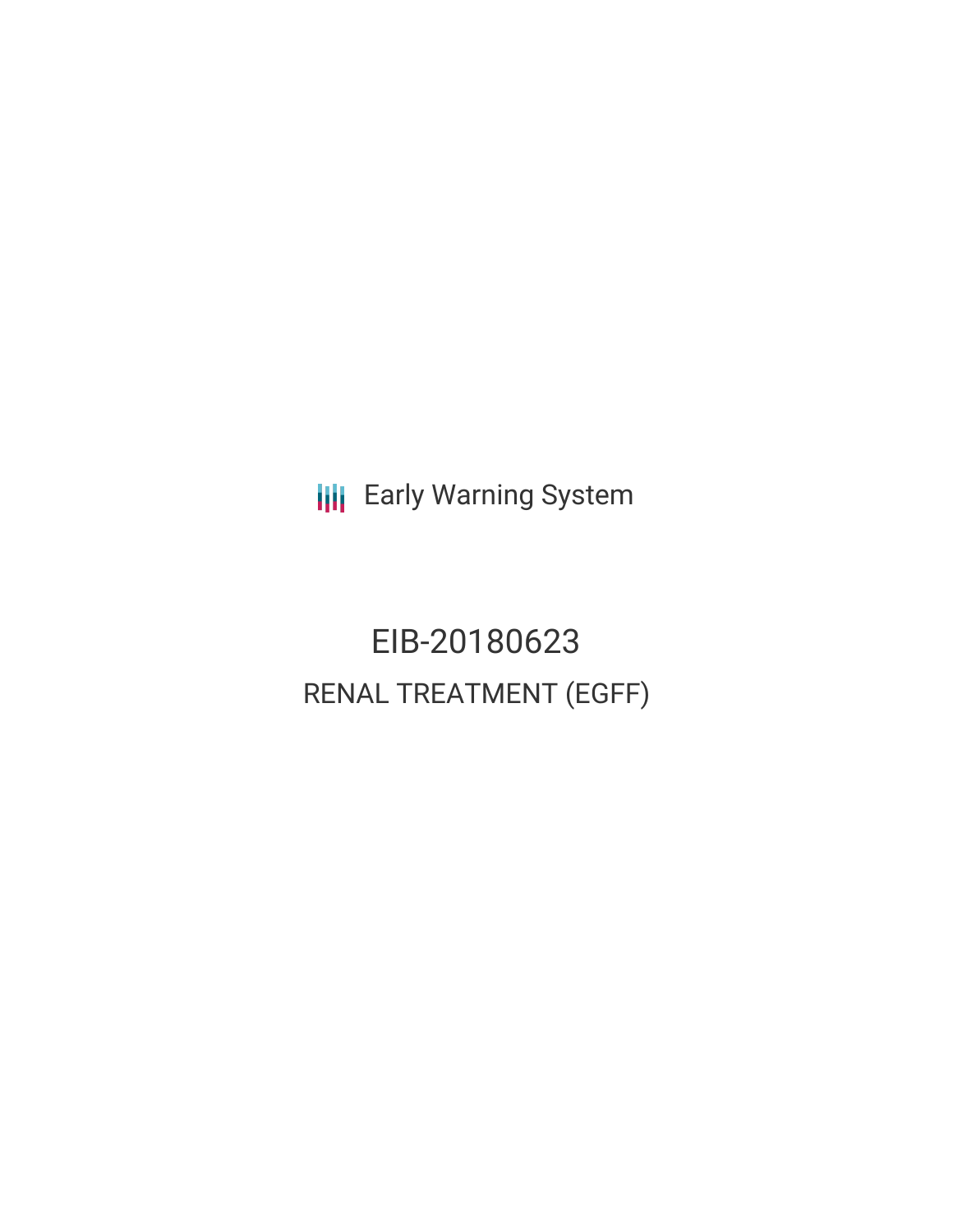| <b>Countries</b>               | France                                   |
|--------------------------------|------------------------------------------|
| <b>Financial Institutions</b>  | European Investment Bank (EIB)           |
| <b>Status</b>                  | Approved                                 |
| <b>Bank Risk Rating</b>        |                                          |
| <b>Voting Date</b>             | 2019-04-26                               |
| <b>Borrower</b>                | ADVICENNE SA                             |
| <b>Sectors</b>                 | Education and Health, Industry and Trade |
| <b>Investment Type(s)</b>      | Loan                                     |
| <b>Investment Amount (USD)</b> | \$22.58 million                          |
| <b>Project Cost (USD)</b>      | \$57.59 million                          |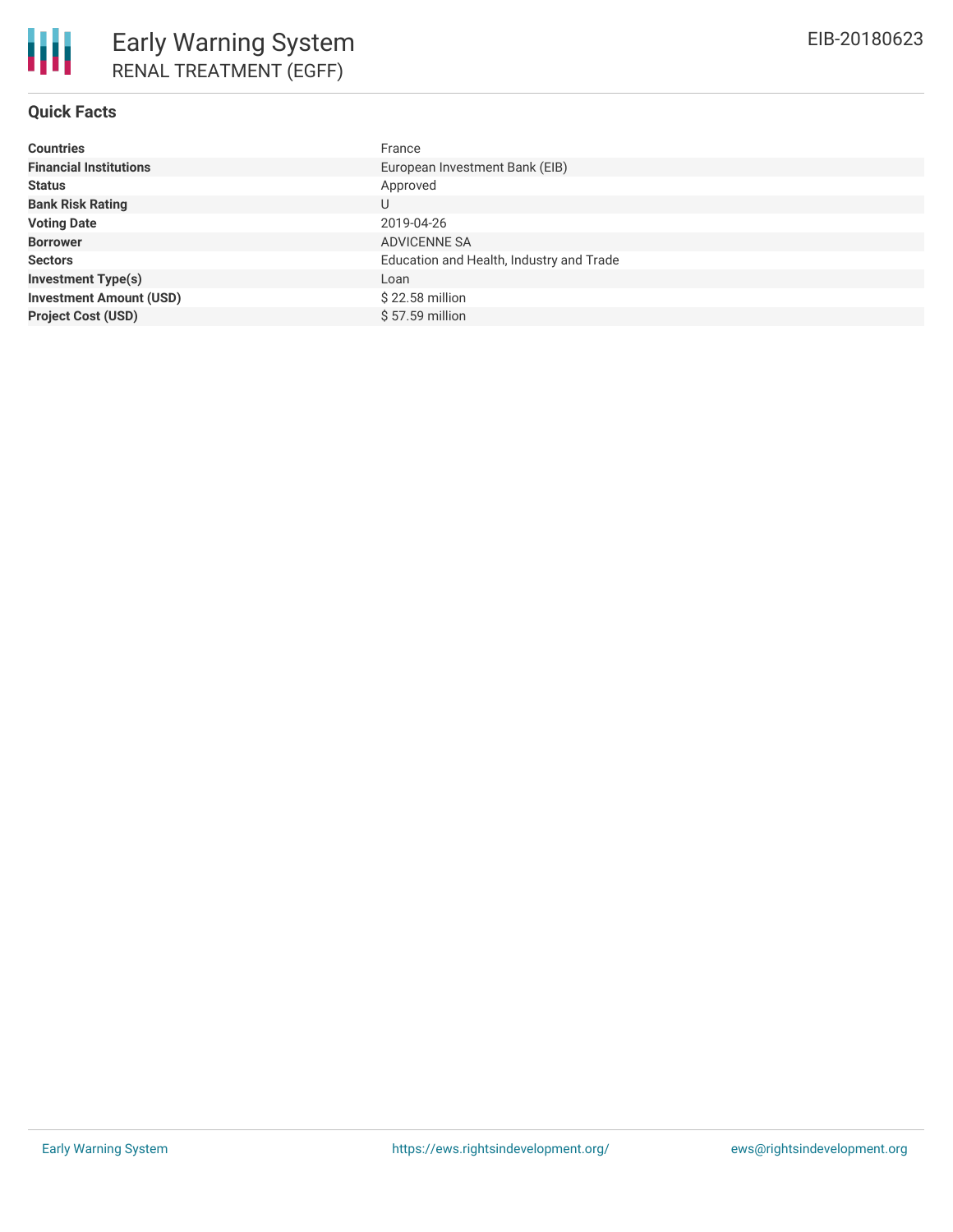

# **Project Description**

According to EIB website, the project supports the client's research and development (R&D) investments to progress a pipeline of new therapeutics across the pharmaceutical value-chain.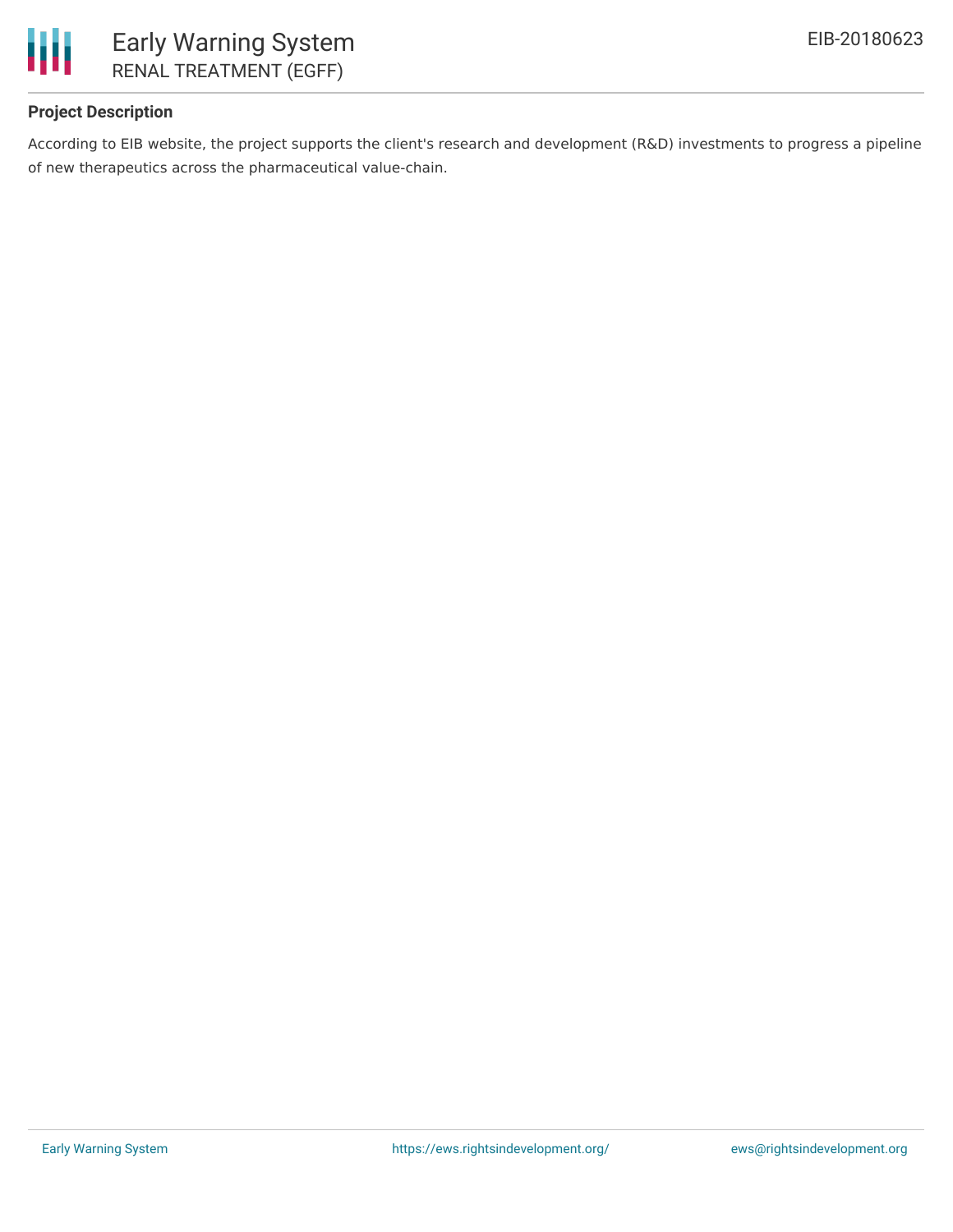

### **Investment Description**

European Investment Bank (EIB)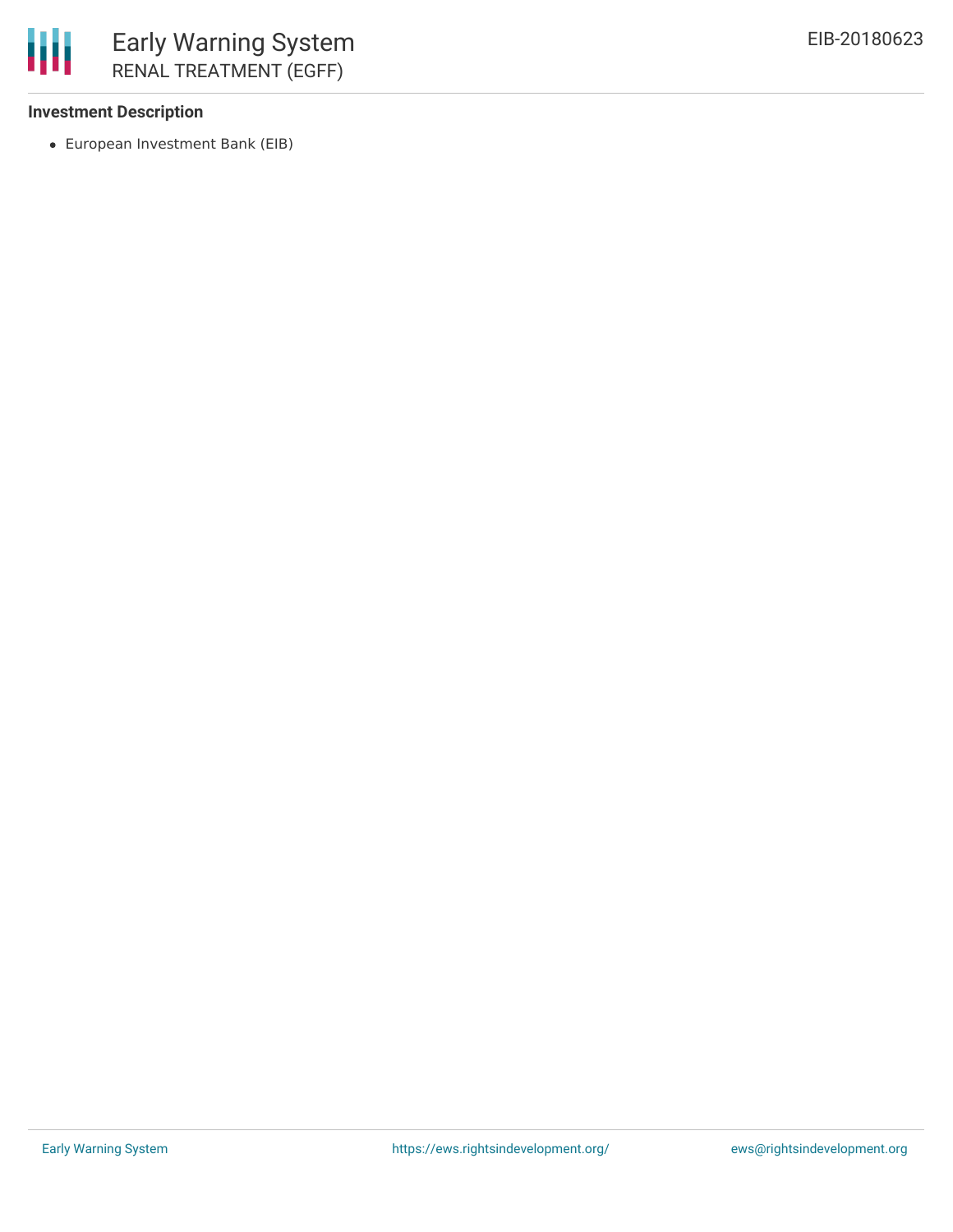# 冊 Early Warning System RENAL TREATMENT (EGFF)

| <b>Private Actor 1</b> | <b>Private Actor</b><br>' Role | <b>Private Actor</b><br>l Sector | <b>Relation</b>          | <b>Private Actor 2</b> | <b>Private Actor</b><br>2 Role | <b>Private Actor</b><br>2 Sector |
|------------------------|--------------------------------|----------------------------------|--------------------------|------------------------|--------------------------------|----------------------------------|
| $\sim$                 |                                | $\overline{\phantom{a}}$         | $\overline{\phantom{0}}$ | Advicenne SA           | Client                         |                                  |